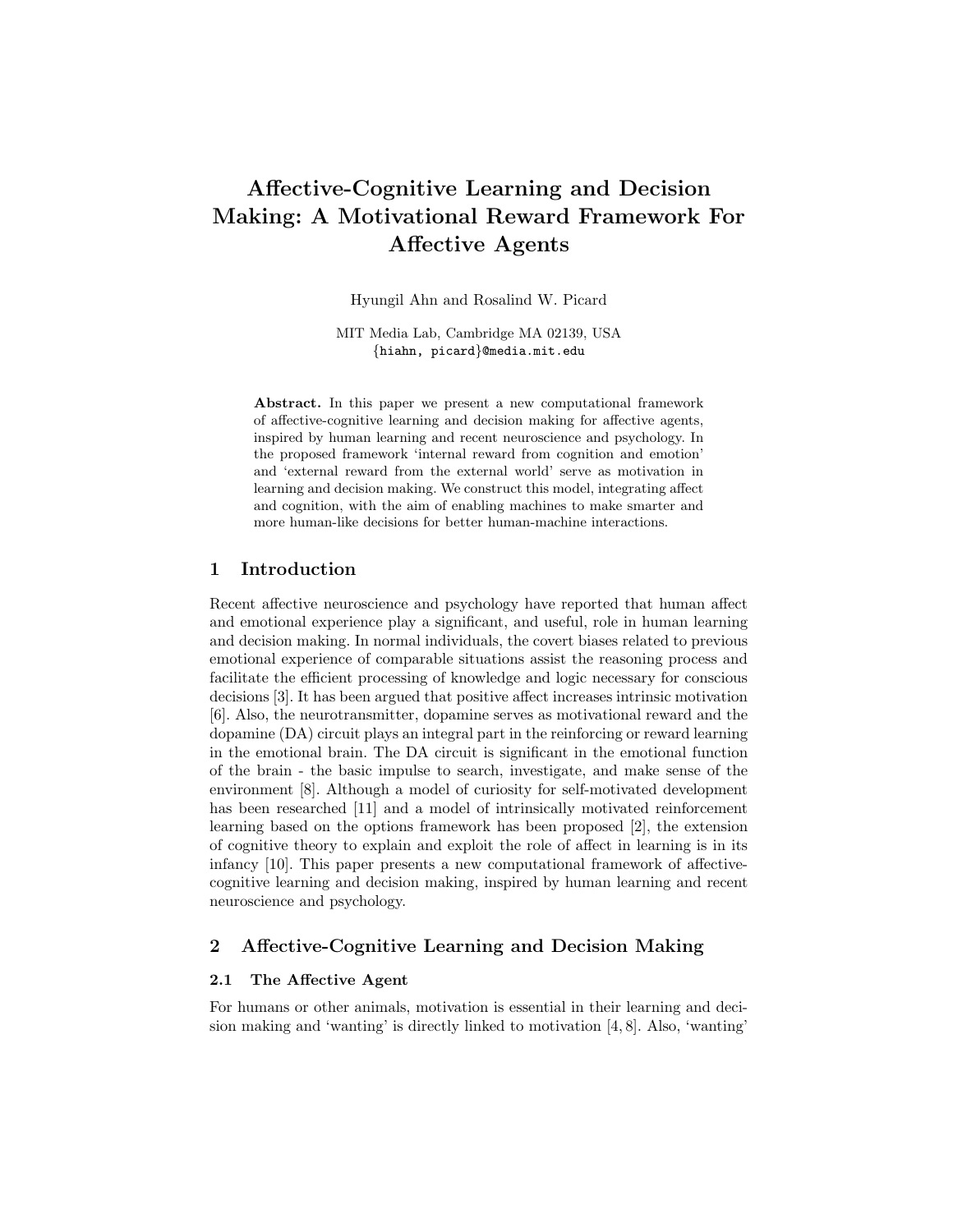

Fig. 1. The hierarchical network of affective-cognitive decisions for affective-cognitive learning and decision making: C, E and DM denote cognition-related models, emotionrelated models, and the decision making model, respectively. For example, Goal 2 is chosen in the top ACD and then ACD2 is activated.

can be decomposed into 'implicit incentive salience wanting' and 'cognitive incentive goal-directed wanting' [4]. Inspired by recent affective neuroscience, our approach assumes that an affective agent has both cognition and emotion and its motivation can be modeled by reward and that 'internal reward from cognition and emotion' and 'external reward from the external world' can explain motivation in its learning and decision making. Further, we propose a mental or internal simulation loop which computes internal reward for each imagined decision. The internal simulation loop functions as 'expectation or imagination loop' for thinking and 'as-if-body-loop'[5] for feeling in an affective agent. This loop assesses the total weighted internal reward from cognition and emotion in the framework.

For example, the MIT Media Lab's Affective Computing Group in collaboration with Robotic Life Group is building a robotic computer (RoCo) that moves its monitor 'head' and 'neck'. RoCo is an affective agent that is being designed to interact with users in a natural way for applications such as learning, rapport-building, interactive teaching, and posture improvement.

Also, RoCo can learn and decide how to behave to maximize external rewards from the user. In a simulation of RoCo, we adopted a user model where a user tended to give a reward ('show pleasure') under these decisions: RoCo decides to 'track' when the user state is 'attentive', RoCo decides to 'entertain' when the user state is 'distracted', and RoCo decides to 'stretch' when the user state is 'slumped'. From the perspective of RoCo, the user is the external world. We assume that RoCo can perceive the external world (the user) and by means of an attention model, can recognize one of a user's five different states - 'attentive', 'distracted', 'slumped', 'showing pleasure' (as a reward for RoCo), 'showing displeasure' (as a punishment for RoCo) - with an accuracy of 90%. A user's state recognized by RoCo can be viewed as part of the cognitive state of RoCo, since once it is recognized it is merely a label to RoCo.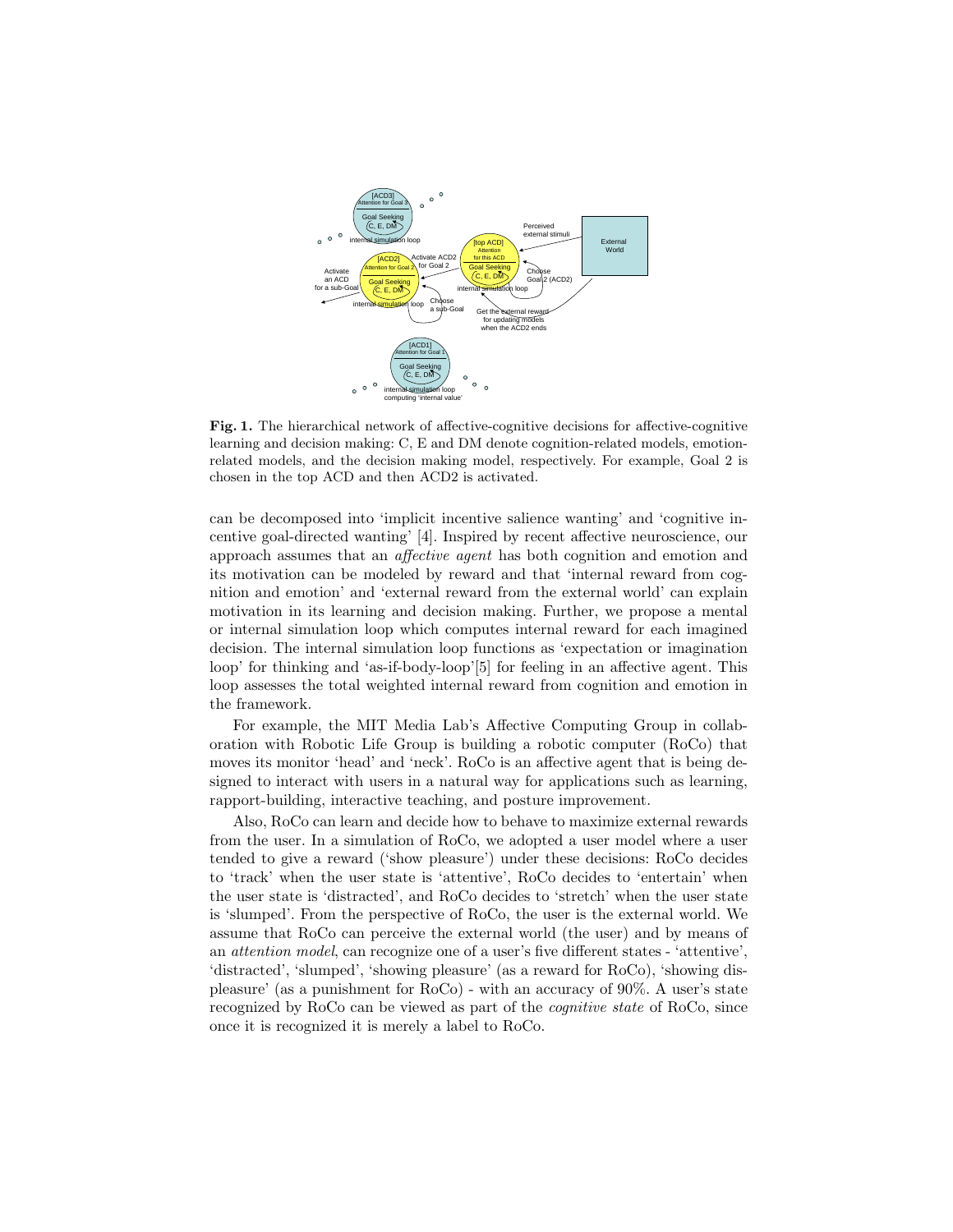We construct RoCo to have two goals in the simulation: to try to make the user 'attentive' or to 'show pleasure'. RoCo's internal cognitive rewards are always given toward encouraging itself to make its goals. Thus, RoCo has a positive internal cognitive reward for decisions that result in the user being 'attentive' or 'showing pleasure'. We call such a state a 'cognitively wanted state'.

RoCo also has two internal emotional states labeled 'feeling good' and 'feeling bad', and we bias RoCo to want to feel good rather than bad. In other words, 'feeling good' is RoCo's 'emotionally wanted state'. When the user 'shows pleasure' the 'feeling good' state becomes more likely, while when the user 'shows displeasure' RoCo's 'feeling bad' state becomes more probable.

Each of RoCo's decisions – 'tracking', 'entertaining', etc., may be composed of lower-level decisions. Thus, we propose that an affective agent should have a hierarchical network of decisions, and each decision should have an internal affective-cognitive decision-making process that can decide which lower-level decision is appropriate given the current cognitive and emotional states.

## 2.2 The Hierarchical Network of Affective-Cognitive Decisions

In the previous section we proposed a hierarchical network of decisions for an affective agent. However, we prefer to use a more special and meaningful term 'affective-cognitive decision (ACD)' rather than to use a general term 'decision'. According to this terminology, an affective agent has a hierarchical network of ACDs (Figure 1) and an ACD is composed of temporally sequential lower-level ACDs or lower-level primitive skills. An affective-cognitive decision (ACD) has a certain goal and is able to start (activate) or stop (deactivate) other ACDs for achieving the goal. An episode is completed when a cognitive state of the goal is achieved. An ACD is activated when a higher-level ACD sends an activation signal to it, and deactivated when a higher-level ACD sends a deactivation signal to it or it completes an episode.

Our model is framed probabilistically. Let  $c, e, \hat{e}, d, c'$  and  $e'$ , respectively, denote the current cognitive state  $(c)$ , the current emotional state  $(e)$ , the probability distribution of the current emotional state  $(\hat{e})$ , the current lower-level ACD  $(d)$  being chosen, the next cognitive state  $(c')$  after the current lower-level ACD, and the next emotional state  $(e')$ . An ACD maintains an attention model, a cognition model  $Pr(c' | c, d)$ , an emotion model  $Pr(e' | c', e)$ , a decision-making model  $Pr(d | \hat{e}, c)$ , a cognitive reward model  $Q_{CR}(c,d)$  and an emotional reward model  $Q_{ER}(\hat{e}, c, d)$ .

Whenever a lower-level ACD  $d$  has been made and acted upon, the corresponding *external reward* from the external world can be assessed and be used for updating the models of the ACD with the self-motivating internal reward.

An ACD also maintains an attention model to extract useful features from the perceived multi-modal external stimuli (from the external world, e.g. recognizing postural and facial features of the user). Each ACD can have its own attention model for its goal. Thus, an attention model can lower the dimensionality of the cognitive state space for each ACD. In this paper we are not focusing on how an attention model for an ACD works, rather we assume that each ACD has a given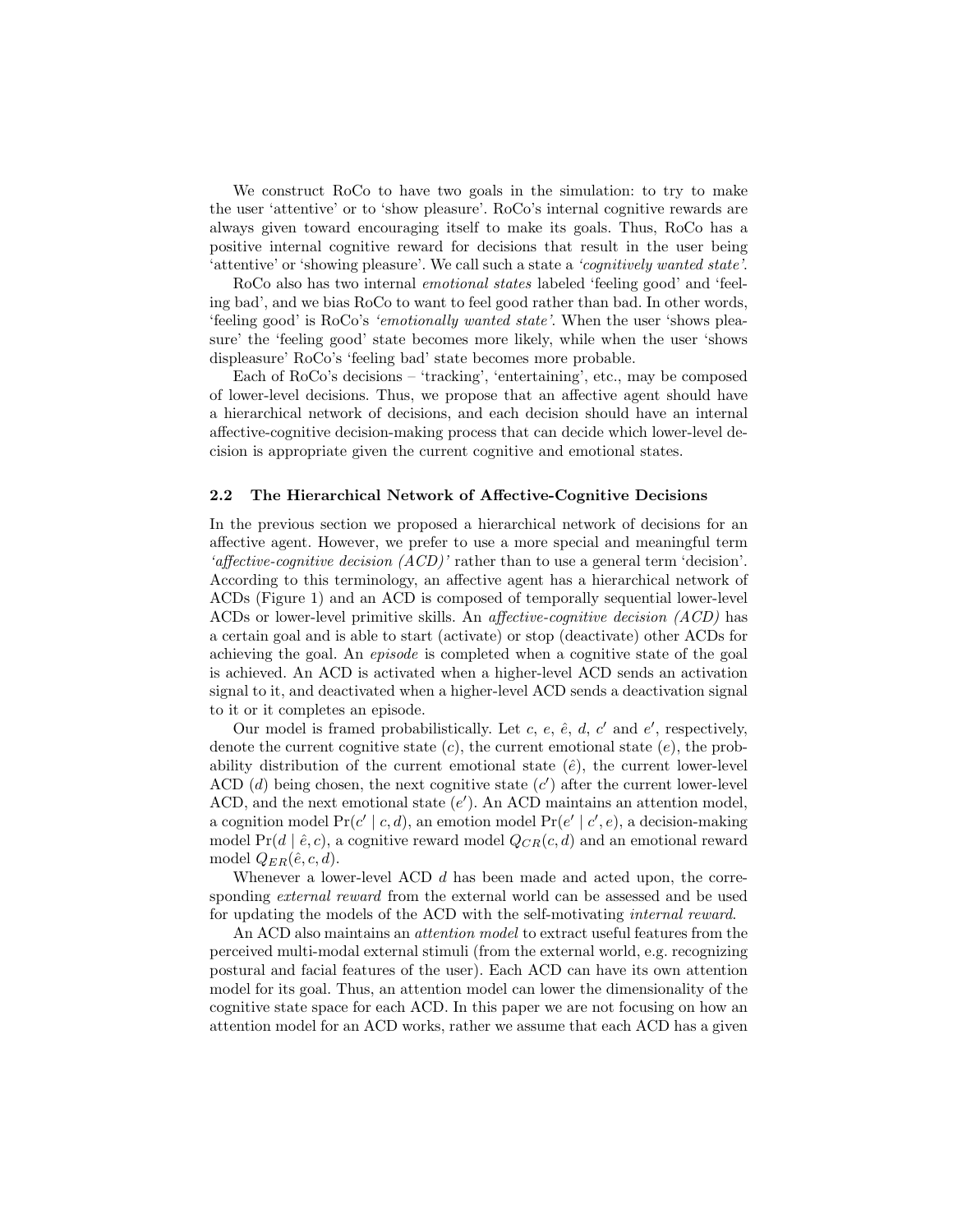attention model for its goal. A *cognitive state*  $c \in C = \{1, \dots, |C|\}$  for an ACD results from the attention model. In addition, we assume that in each time step or time window an ACD can have only one cognitive state although it might be false in the case that the external world is partially observable. Actually in this case, we think that it might be preferable to extend the framework to employ a probability distribution of cognitive states rather than the cognitive state itself. The cognition model  $Pr(c' | c, d)$  is a cognitive state transition model or a world simulation model. The cognition model  $Pr(c' | c, d)$  together with the model of the cognitive reward  $R_{CR}(c')$  will allow us to represent a kind of 'cognitive self-motivation' in choosing the ACD  $d$ .

An *emotional state* e is modeled as a discrete state in the current framework:  $e \in E = \{1, \dots, |E|\}$ . In the current RoCo simulation, E is the simple binary set  ${$ '{\text{feeling bad', 'feeling good'}}. However, in each time step we assume that e is not explicitly known and only the probability distribution  $\hat{e}$  of the current emotional state e is known:  $\hat{e} = (\hat{e}_1, \dots, \hat{e}_{|E|})$  where  $\hat{e}_j$  is the probability that the current emotional state e is  $j \in E = \{1, \dots, |E|\}$ . The emotion model  $Pr(e' | c', e)$ can be considered as the cognitive appraisal model for emotional states. For instance, Roseman's cognitive appraisal model can give rise to seventeen emotions - surprise, fear, hope, joy, relief, sadness, distress, frustration, disgust, liking, dislike, anger, contempt, pride, regret, guilt, shame - by a small number of appraisals such as unexpectedness, motivational state and situational state, probability, control potential, problem type and agency [9]. By combining the

emotion transition model  $Pr(e' | \hat{e}, c, d) = \sum_{i=1}^{|C|}$  $i=1$  $Pr(e' | c' = i, \hat{e}) Pr(c' = i | c, d) =$ 

 $\sum_{i=1}^{|C|}$  $i=1$  $\frac{|E|}{\sum}$  $\sum_{k=1}^{\infty} \hat{e}_k \Pr(e' \mid c' = i, e = k) \Pr(c' = i \mid c, d)$  and the model of the emotional re-

ward  $R_{ER}(e')$ , we will construct a form of 'emotional self-motivation' for choosing an ACD d. Moreover, the decision-making model  $Pr(d | \hat{e}, c)$  can be thought of as a seeking model of sub-goals or lower-level ACDs.

# 2.3 The Algorithm

Each ACD runs the following algorithm which has two main parts: the actor (choosing a lower-level ACD through the internal simulation loop while the ACD is activated) and the critic (updating models of the ACD whenever the previously chosen lower-level ACD is finished).

In the mental or internal simulation loop the agent can simulate an imagined lower-level ACD according to the decision-making model  $Pr(d | \hat{e}, c)$  which results from the Boltzmann selection using the state-ACD value  $Q_{DM}(\hat{e}, c, d)$ , and obtain an internal cognitive value  $v_{int,C}$  and an internal affective value  $v_{int,E}$ . In order to compute the total internal value  $v_{int}$ , the internal cognitive and affective values are weighted by a willpower factor  $\lambda_C(d)$  and a feeling factor  $\lambda_E(d)$ , respectively. Cognition and emotion influence the decision-making process through changing willpower and feeling factors as well as through internal values. The agent simulates different lower-level ACDs until it finds out a lower-level ACD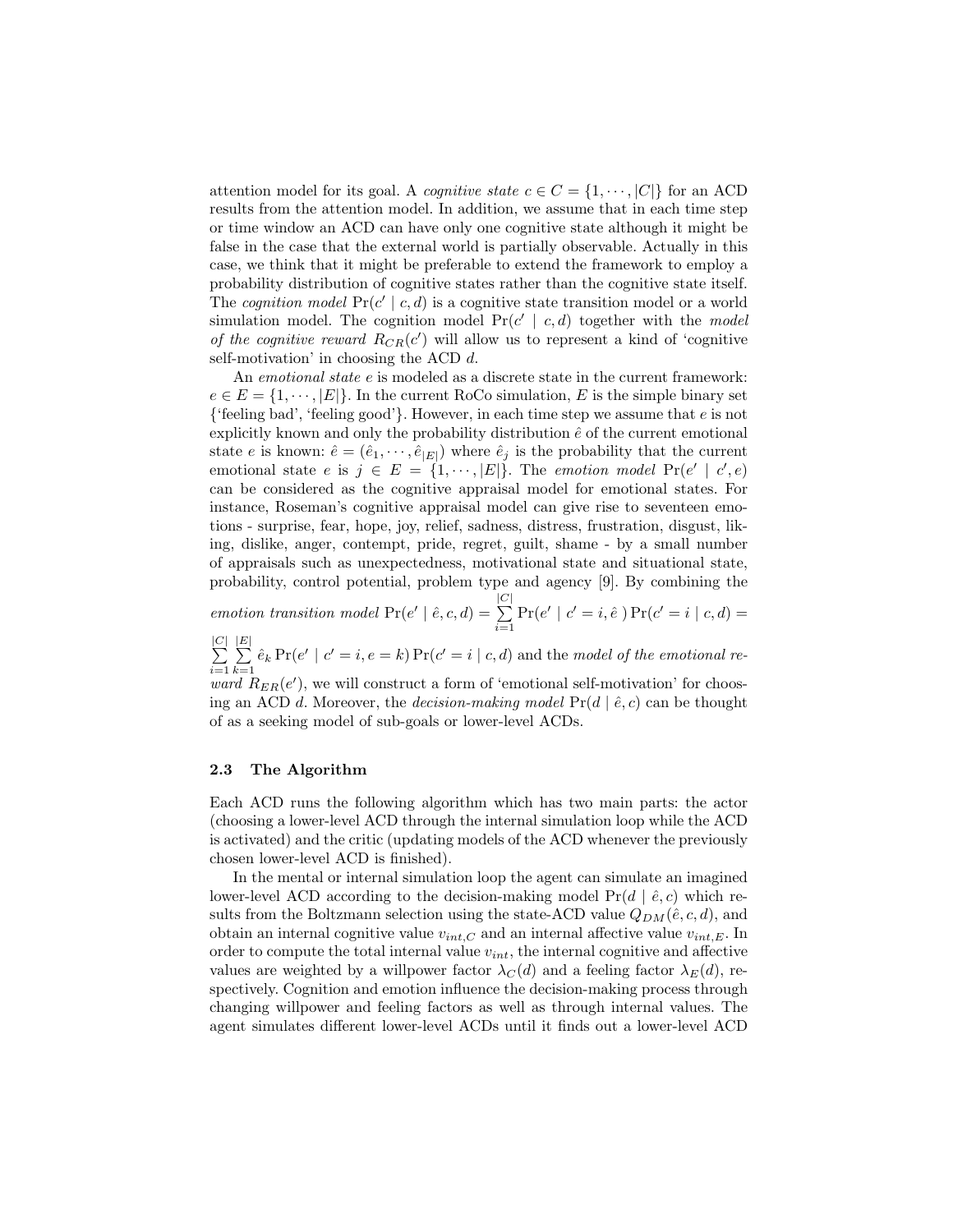which has positive internal value ( $v_{int} > 0$ ). When such a lower-level ACD is located, the agent actually performs it and receives the external reward  $r_{ext}$ .

Whenever the previously chosen lower-level ACD is finished, the reward models and the decision-making model are updated in the reinforcement framework. The computation of the internal cognitive reward and the internal emotional reward suggests that we also construct models related with cognitively wanted states  $R_{CR}(c')$  and with emotionally wanted states  $R_{ER}(e')$ , respectively. The value of  $R_{CR}(c')$  models how much the next cognitive state  $c'$  is cognitively wanted to achieve the goal of the ACD after acting upon the current lower-level ACD d at the current cognitive state c. Similarly the value of  $R_{ER}(e')$  models how much the next emotional state  $e'$  is emotionally wanted: for instance, if  $e'$ has positive valence, it is more emotionally wanted. The internal cognitive reward and the internal emotional reward, respectively, are used for updating the cognitive reward model  $Q_{CR}(c,d)$  and the emotional reward model  $Q_{ER}(\hat{e}, c, d)$ .

The following is the algorithm for any ACD. However, the top ACD is special and different from other ACDs in that it is always activated.

### The algorithm for each affective-cognitive decision (ACD)

#### Loop forever

if (the activation signal is received from a higher-level ACD) Activate this ACD and start a new episode and get the probability distribution of the current emotional state  $\hat{e}$  from the higher-level ACD

if (the deactivation signal is received from a higher-level ACD) Send the deactivation signal to current lower-level ACD and deactivate this ACD

if (an episode of this ACD is completed) Send the completion signal to the higher-level ACD and deactivate this ACD

The Attention model extracts useful features from the perceived multi-modal external stimuli for the goal of this ACD and outputs the features as a cognitive state  $c \in C = \{1, \dots, |C|\}.$ 

Update the probability distribution of the current emotional state  $\hat{e} = (\hat{e}_1, \dots, \hat{e}_{|E|})$  where  $\hat{e}_j$  is the probability with which the current emotional state  $e \in E = \{1, \dots, |E|\}$  is  $j: \hat{e}_{old}$  is the probability then  $|E|$ 

$$
\hat{e}_j = \Pr(e = j | c, \hat{e}_{old}) = \sum_{k=1}^{|\mathcal{L}|} \Pr(e = j, e_{old} = k | c, \hat{e}_{old})
$$

$$
= \sum_{k=1}^{|\mathcal{L}|} \Pr(e = j | e_{old} = k, c, \hat{e}_{old}) \Pr(e_{old} = k | c, \hat{e}_{old})
$$

$$
= \sum_{k=1}^{|\mathcal{L}|} \hat{e}_{old,k} \Pr(e = j | c, e_{old} = k) \quad \text{for all } j \in \mathcal{E}
$$

if (the cognitive state c is different from the previous cognitive state) flagCogStateChanged = 1 else flagCognitiveStateChanged = 0

// the actor part

if (this ACD is activated and ( previously chosen lower-level ACD is completed or flagCogState- $Changed == 1)$ 

 $\alpha$  is the discount factor,  $0 < \alpha < 1$ .

β is the inverse temperature for the Boltzmann selection,  $\gamma$  is the learning rate,  $0 < \gamma < 1$ .

The number of steps in the internal simulation loop nInternalStep  $= 0$ , and the maximum number of steps nMaxInternalStep = 100.

For each lower-level ACD  $k \in D = \{1, \dots, |D|\}$ , will power factor  $\lambda_C(k) = 1$ , feeling factor  $\lambda_E(k) = 1$ , the discount factors for will power and feeling factors are  $0 < \varepsilon_C < 1$  and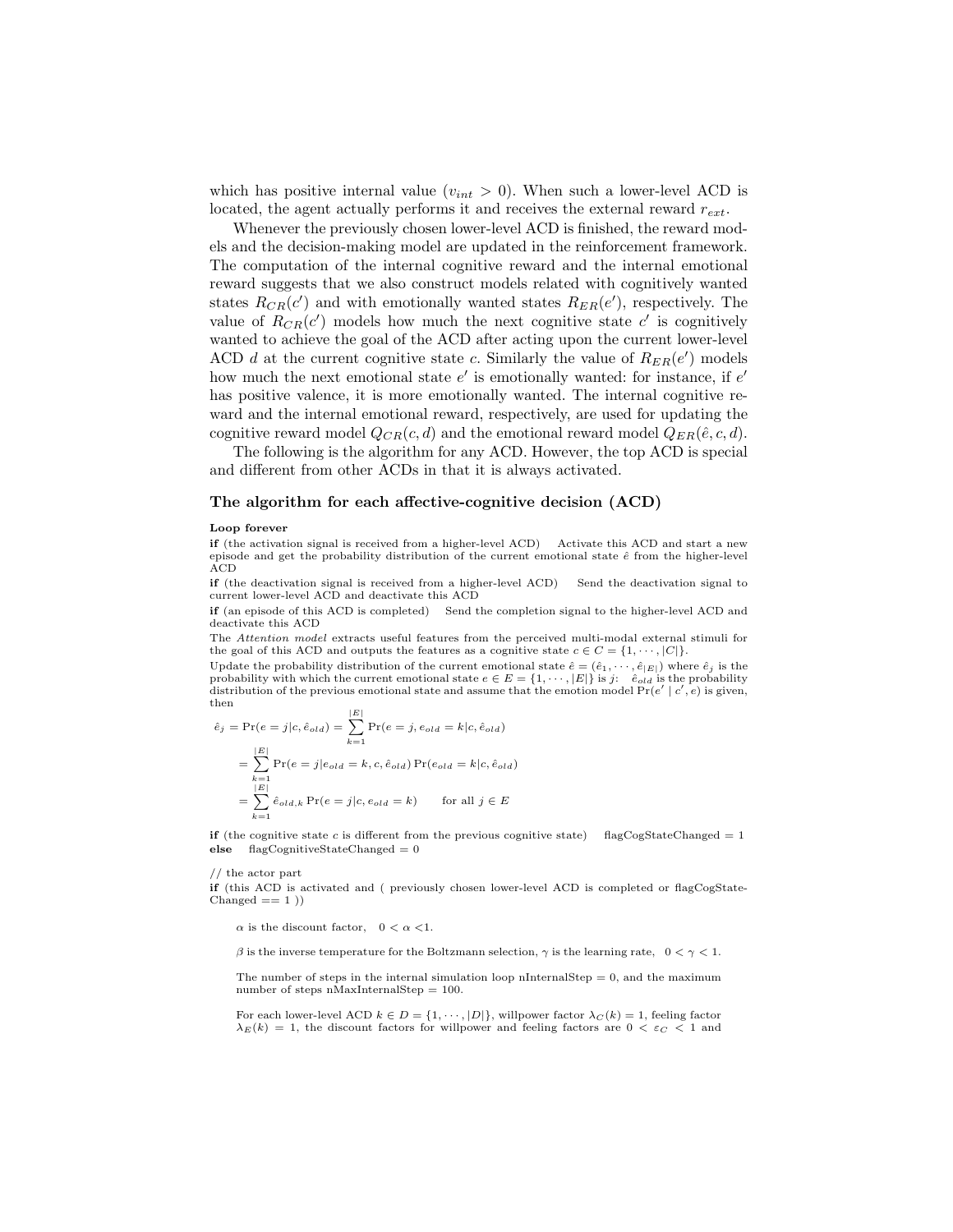$0<\varepsilon_E<1.$ 

while  $(v_{int} < 0$  and nInternalStep  $<$  nMaxInternalStep) // the internal loop Choose a lower-level ACD  $d \in D = \{1, \dots, |D|\}$  from

$$
\Pr(d = k | \hat{e}, c) = \frac{\exp(\beta Q_{DM}(\hat{e}, c, k))}{\sum_{l=1}^{|D|} \exp(\beta Q_{DM}(\hat{e}, c, l))} = \frac{\exp(\beta \sum_{j=1}^{|E|} \hat{e}_j Q_{DM}(e = j, c, k))}{\sum_{l=1}^{|D|} \exp(\beta \sum_{j=1}^{|E|} \hat{e}_j Q_{DM}(e = j, c, l))}
$$

Get the internal cognitive value  $v_{int,C} = Q_{CR}(c, d)$ 

Get the internal affective value  $v_{int,E} = Q_{ER}(\hat{e}, c, d) = \sum_{i=1}^{|E|}$  $j=1$  $\hat{e}_jQ_{ER}(j, c, d)$ 

Get the internal value  $v_{int} = \lambda_C(d) \times v_{int,C} + \lambda_E(d) \times v_{int,E}$ 

Update willpower and feeling factors when cognition and emotion conflict with each other (Note: The following is an example model which assumes that factors are exponentially decreasing): if  $(v_{int,C} > 0$  and  $v_{int,E} < 0$ )

| $\mathbf{u}$ ( <i>vint.</i> $\epsilon > 0$ <i>under vint. E <math>\epsilon &gt; 0</math></i> ) |                                             |
|------------------------------------------------------------------------------------------------|---------------------------------------------|
| if $(v_{int} > 0)$                                                                             | $\lambda_C(d) = \varepsilon_C \lambda_C(d)$ |
| else if $(v_{int} < 0)$                                                                        | $\lambda_E(d) = \varepsilon_E \lambda_E(d)$ |
| else if $(v_{int,C} < 0$ and $v_{int,E} > 0)$                                                  |                                             |
| if $(v_{int} > 0)$                                                                             | $\lambda_E(d) = \varepsilon_E \lambda_E(d)$ |
| else if $(v_{int} < 0)$                                                                        | $\lambda_C(d) = \varepsilon_C \lambda_C(d)$ |

 $n[internalStep = n[internalStep + 1]$ 

### end // end of the internal loop

```
if (\text{flagCogStateChanged} == 1) {
```
if (the lower-level ACD  $d$  is different from the current running lower-level ACD) Send the deactivation signal to the current running lower-level ACD and activate the lower-level ACD  $\boldsymbol{d}$ }

Send the activation signal to the lower-level ACD d

#### end // end of the actor part

#### // the critic part

if (the completion signal is received from the lower-level ACD  $d$ )

Reread the probability distribution of the current emotional state  $\hat{e}$  (because  $\hat{e}$  may have changed in the lower-level ACD d)

Perceive the new cognitive state  $c_{new}$  and the new cognitive reward  $r_{CR,new}$ 

Get the external reward  $r_{ext}$ 

Update the model of the cognitive reward:  $R_{CR}(c_{new}) \leftarrow (1 - \gamma)R_{CR}(c_{new}) + \gamma r_{CR,new}$ Update the model of the external reward:  $R_{ext}(c, d) \leftarrow (1 - \gamma)R_{ext}(c, d) + \gamma r_{ext}$ 

Update the cognition model (world simulation model):  $Q_C(c, d, c_{new}) \leftarrow Q_C(c, d, c_{new}) + 1$ 

$$
\Pr(c'=i|c,d) = \frac{\frac{Q_C(c,d,c'=i)}{|C|}}{\sum\limits_{k=1}^{|C|} Q_C(c,d,c'=k)} \quad \text{for all } i \in C
$$

Update the cognitive reward model:

$$
Q_{CR}(c,d) = \sum_{j=1}^{|C|} \left\{ R_{CR}(c' = j) + \alpha \max_{d'} Q_{CR}(j, d') \right\} \Pr(c' = j | c, d)
$$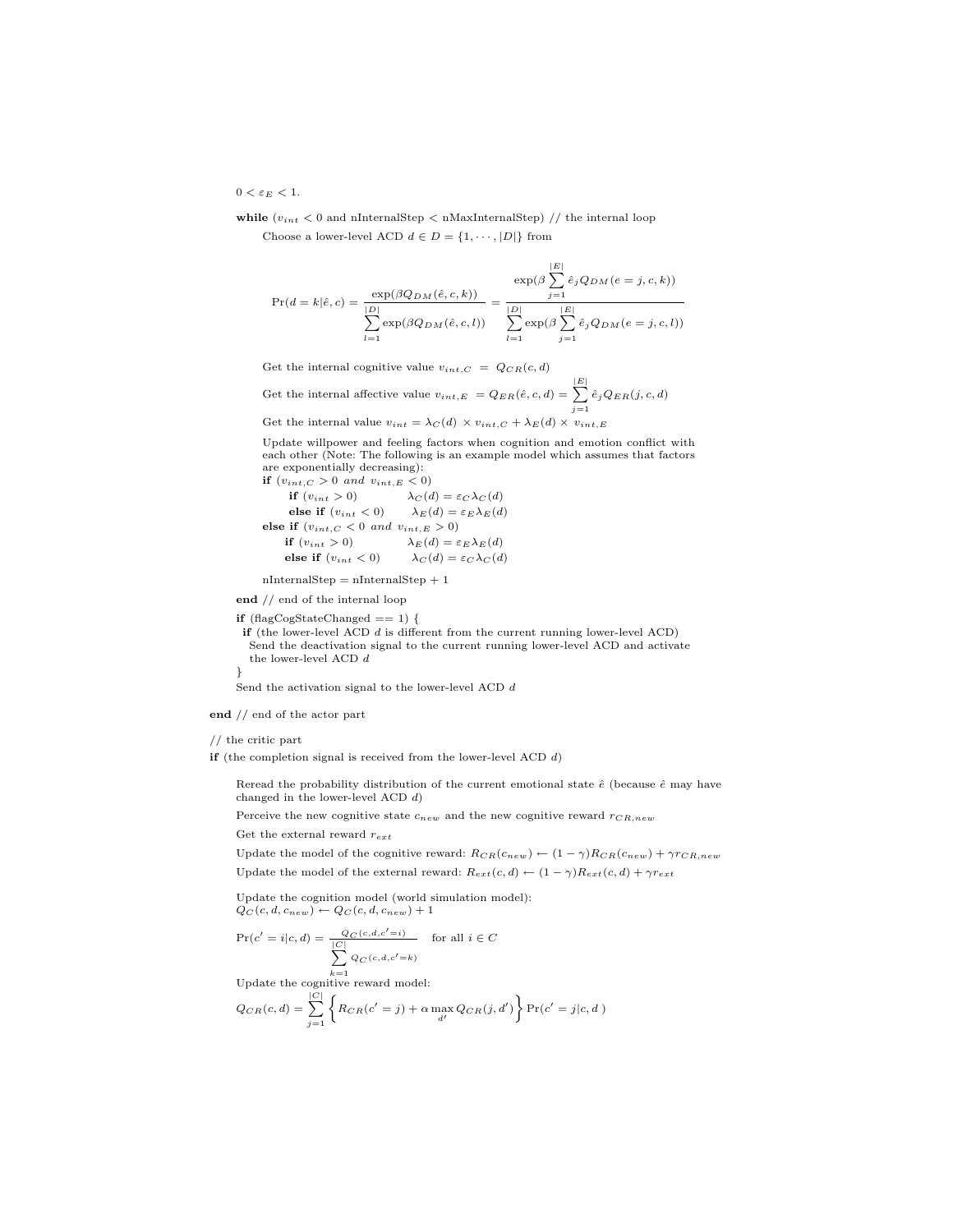Update the emotional reward model: for all  $j \in E$  $Q_{ER}(j, c, d) = \sum^{|C|}$  $\sum_{k=1}^{|C|} \sum_{l=1}^{|E|}$  $l=1$  $\left\{ R_{ER}(e'=l) + \alpha \max_{d'} Q_{ER}(l,k,d') \right\} \Pr(e'=l|c'=k,e=j) \Pr(c'=k|c,d)$ (Note:  $Pr(e' = l | c' = k, e = j) Pr(c' = k | c, d) = Pr(e' = l, c' = k | e = j, c, d)$ ) Update the decision-making model:  $Q_{DM}(j, c, d) = R_{ext}(c, d) + \sum_{i=1}^{|C|}$  $k=1$  $R_{CR}(c' = k) Pr(c' = k|c, d)$  $+\sum^{|C|}$  $\sum_{k=1}^{|C|} \sum_{l=1}^{|E|}$  $l=1$  $R_{ER}(e'=l) \Pr(e'=l|c'=k, e=j) \Pr(c'=k|c, d)$  $+\alpha \sum^{|C|}$  $\sum_{k=1}^{|C|} \sum_{l=1}^{|E|}$  $l=1$  $\max_{d'} Q_{DM}(l, k, d') \Pr(e' = l | c' = k, e = j) \Pr(c' = k | c, d)$  for all  $j \in E$ 

end // end of the critic part

### 2.4 Preliminary Experimental Results

Now we describe preliminary experimental results showing the performance of the algorithm. We applied the algorithm to a simulation of RoCo, a physically animate computer described in Section 2.1. The simulation of RoCo and detailed results can be seen in [1].

RoCo's goals in this simulation are to make the user 'attentive' and to 'show pleasure' (give a reward). We use the top ACD for this joint goal and RoCo has three kinds of lower-level ACDs for the top ACD:  $D = \{$  'tracking', 'stretching', 'entertaining' }. RoCo's cognitively wanted states are the user's 'attentive' or 'showing pleasure' states:  $r_{CR} = 1$  for  $c' =$  'attentive (to user's task)' or 'showing pleasure', otherwise  $r_{CR} = -1$ . Moreover, we assume that RoCo's emotionally wanted state is 'feeling good':  $R_{ER}(e' =$  'feeling good') = 1,  $R_{ER}(e' =$ 'feeling bad') = −1. RoCo obtains an external reward  $r_{ext} = 1$  or −1 whenever the user shows pleasure or displeasure, respectively. We also assume that the 'entertaining' ACD has three kinds of lower-level ACDs: for the 'entertaining' ACD,  $D = \{$  'ent1', 'ent2', 'ent3'}. The 'entertaining' ACD is assumed to use the same kinds of cognitive states and emotional states as in the top ACD. However, differently from the top ACD, the cognitively wanted state of the 'entertaining' ACD is the user's 'showing pleasure' state only.

For  $E = \{$ <sup>t</sup>feeling bad (1)', the feeling good (2)'}, we use an emotion model  $Pr(e' | c', e)$  as follows. If c' is cognitively wanted,  $Pr(e' = 2 | c', e = 1) = 0.8$ ,  $Pr(e' = 1 | c', e = 1) = 0.2, Pr(e' = 2 | c', e = 2) = 1.0, Pr(e' = 1 | c', e = 2) =$ 0.0. If c' is cognitively unwanted,  $Pr(e' = 2 | c', e = 1) = 0.0, Pr(e' = 1 | c', e = 1)$ 1) = 1.0,  $Pr(e' = 2 | c', e = 2) = 0.2$ ,  $Pr(e' = 1 | c', e = 2) = 0.8$ . If c' is neither cognitively wanted nor unwanted,  $Pr(e' = 2 | c', e = 1) = 0.3$ ,  $Pr(e' = 1 | c', e = 1)$ 1) = 0.7,  $Pr(e' = 2 | c', e = 2) = 0.7$ ,  $Pr(e' = 1 | c', e = 2) = 0.3$ . This emotion model functions in such a way that the probability of feeling good increases if  $c'$ is cognitively wanted, the probability of feeling bad increases if  $c'$  is cognitively unwanted, and the probability of each emotional state goes exponentially to the neutral value  $(0.5)$ , if  $c'$  is neither cognitively wanted nor unwanted.